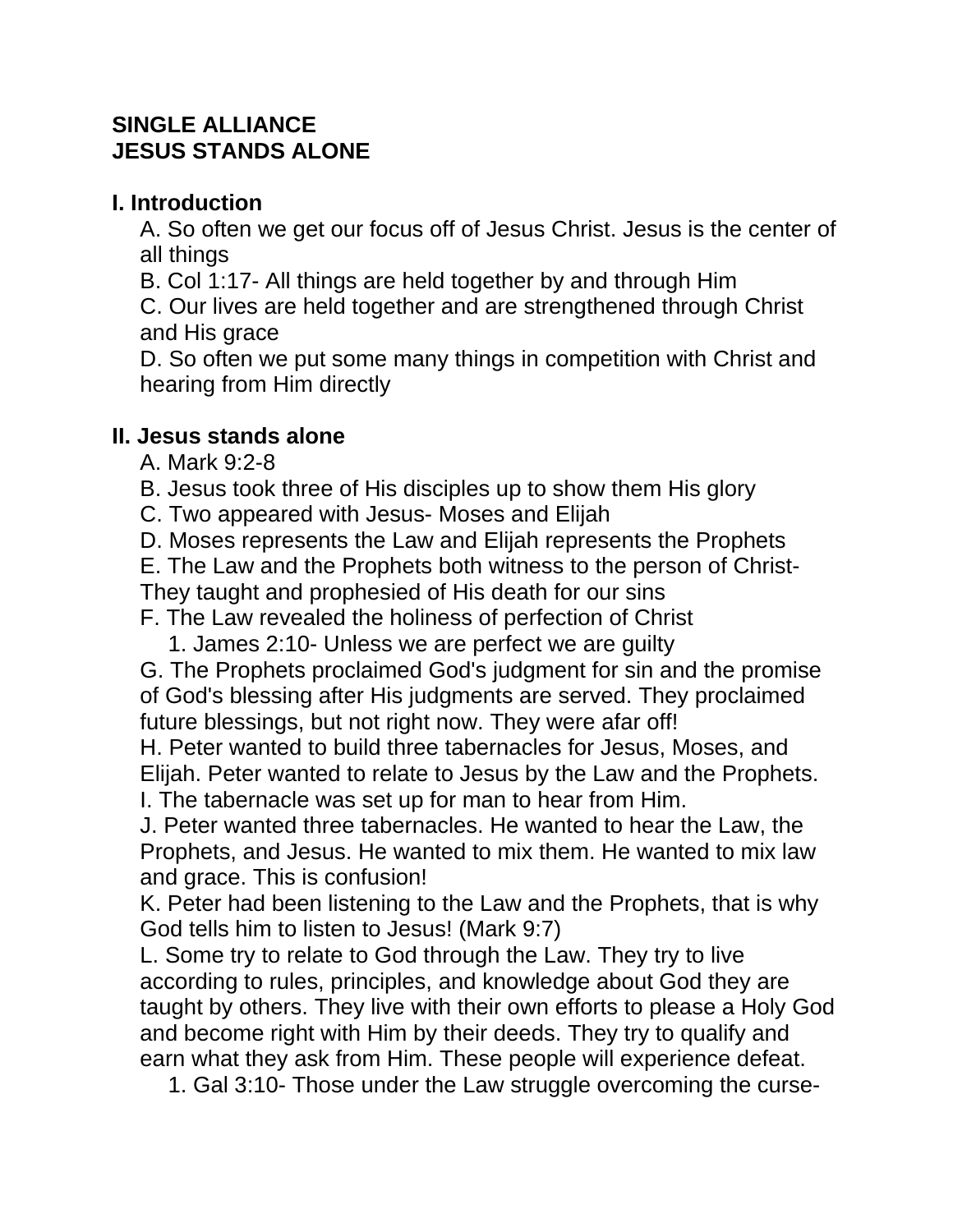sin, sickness, and lack

M. Some try to relate to God through the Prophets

1. The prophets promised judgment and calamity for sins

2. The prophets proclaimed the far off blessings of God in the distant future

3. Many believers live in condemnation and fear of impending calamity

4. Many believers are hoping for God's blessings in the future but do not believe they receive them now. They have to clean up their act first and then blessing will be given.

N. Jesus was the fulfillment of both the Law and the Prophets.

1. Matt 5:17- Jesus fulfilled the Law

2. Deut 18:15- Jesus is the Prophet of God

3. Hebrews 1:1-2- God now speaks through His Son

O. John 1:17- The Law was given, but Grace came- Jesus is the grace of God!

1. Believers can experience God's goodness right now because of Jesus!

2. Jesus took our guilt and gives us righteousness and His blessings right now!

P. Grace wants to speak to us!

R. God sent His glory cloud over them and said, "Listen to My Son!"

S. Once God said this then Moses and Elijah **disappeared and Jesus stood alone! Vs. 9**

T. We will experience the glory and blessing of God when Jesus stands alone. We will experience the glory and blessing of God when grace stands alone! The Law and the Prophets have fulfilled their purpose. They spoke of the holy standard of God's perfection and His judgment for sin. These both are fulfilled in Jesus. He fulfilled the Law for us and He received God's judgments for our sins so we could experience God's glory! We could live on the mountain top with Jesus!

V. God wants us to listen to His Son. He wants us to listen to Grace! Instead of living by rules and principles we need to hear from the Lord directly throughout the day. The life of God is experienced by hearing from Him through Jesus in each situation of life.

W. Jesus took Peter, James, and John with him when He wanted to reveal Himself in different times in His ministry. Peter means rock,